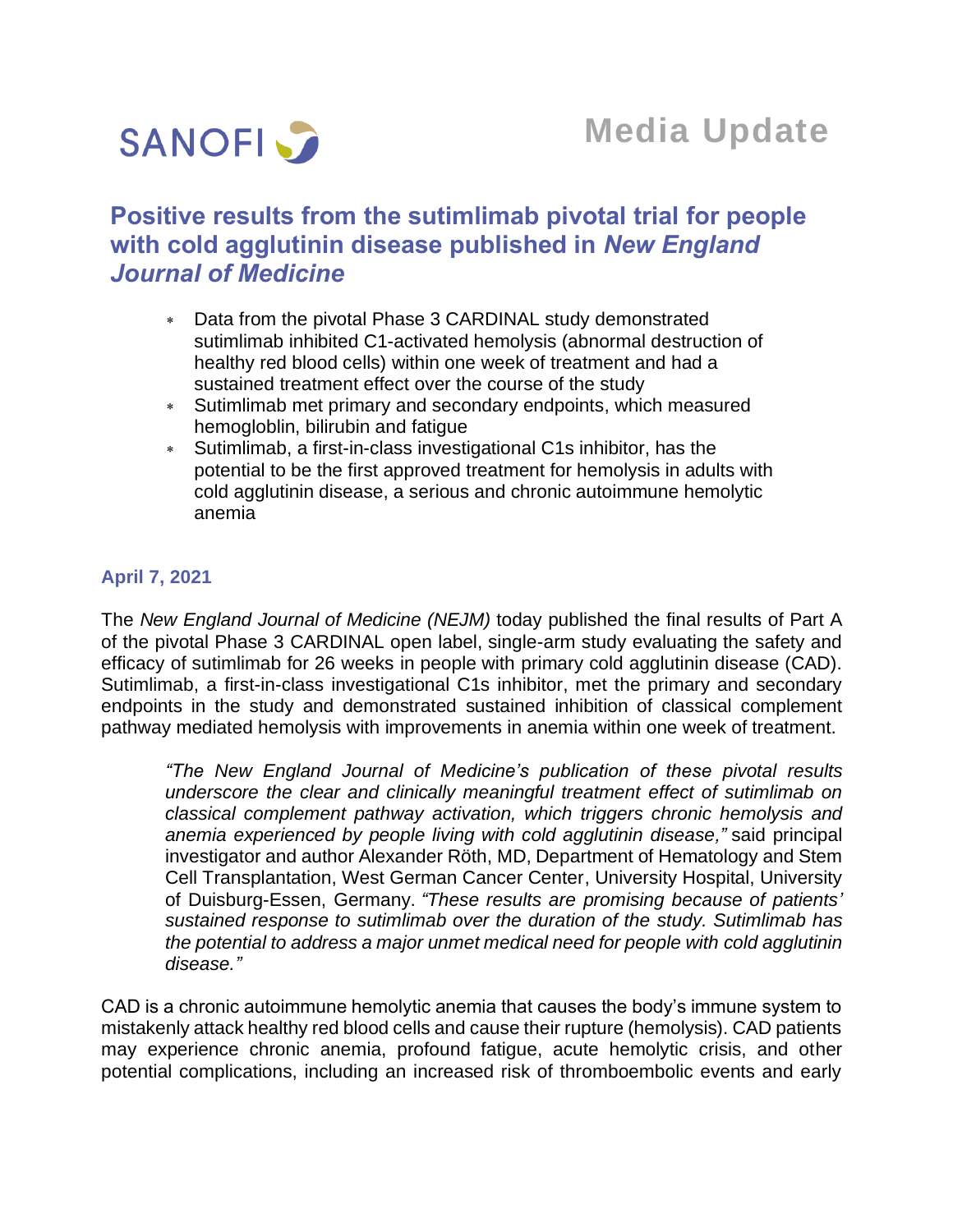death.<sup>1,2,3</sup> CAD impacts the lives of an estimated 12,000 people in the U.S., Europe, and Japan.<sup>4</sup>

## **The** *NEJM* **publication of the Phase 3 Pivotal Study Results**

The *NEJM* publication included efficacy and safety results from Part A of the Phase 3 CARDINAL study, a 26-week, open label, single arm study of patients with CAD (n=24) who had a recent history of blood transfusions. The study demonstrated sutimlimab met its pre-specified primary composite endpoint of an increase in hemoglobin ≥2 g/dL from baseline or reaching a hemoglobin level ≥12 g/dL at the 26-week treatment assessment timepoint; the absence of transfusions from Weeks 5 to 26; and patients were not allowed to receive other CAD-related treatment. In the study, 54 percent (n=13) of patients met the composite endpoint criteria with 62.5 percent (n=15) of patients achieving a hemoglobin  $\geq$ 12 g/dL or an increase of at least 2 g/dL and 71 percent (n=17) of patients remaining transfusion-free after week 5.

Key secondary endpoints were also met and indicate improvements in hemoglobin and normalization of bilirubin. The study showed an overall mean increase in hemoglobin of 2.6 g/dL at treatment assessment timepoint. Hemoglobin improved with a mean increase from baseline of ≥2 g/dL by week 3. Mean hemoglobin levels were maintained at >11 g/dL (from a mean baseline 8.6 g/dL) after week 3, demonstrating a sustained effect throughout the remainder of the treatment period. Mean total bilirubin was 55 μmol/L (2.7-fold ULN) at baseline and 15 μmol/L (0.8-fold ULN) at the treatment assessment time point. The study also measured the Functional Assessment of Chronic Illness Therapy-Fatigue Score.

In the completed 26-week core treatment period (Part A) of the CARDINAL study, 22 of 24 patients (91.7%) experienced at least one treatment-emergent adverse event. The most common adverse events were increase in blood pressure and infusion-related reactions. Seven patients (29.2%) experienced at least one treatment-emergent serious adverse event (TESAE), including 2 patients (8.3%) that experienced at least one TESAE of infection and 1 death in a patient due to an unrelated event of hepatic cancer. There were no events of meningococcal infections reported, and no patients developed systemic lupus erythematosus. Following the completion of the Part A (26-week) treatment period of the CARDINAL study, eligible patients continue to receive sutimlimab in an on-going extension study for an additional 24 months (Part B) to evaluate the long-term safety and durability of response.

#### **Sutimlimab, a targeted C1s inhibitor**

Sutimlimab is an investigational, humanized monoclonal antibody that is designed to selectively target and inhibit C1s in the classical complement pathway, which is part of the innate immune system. By blocking C1s, sutimlimab inhibits the activation of the classical complement pathway with the goal of halting C1-activated hemolysis in CAD to prevent the abnormal destruction of healthy red blood cells. Sutimlimab, by selectively inhibiting classical pathway upstream at C1s, did not alter C1q levels and does not inhibit the lectin and alternative complement pathways.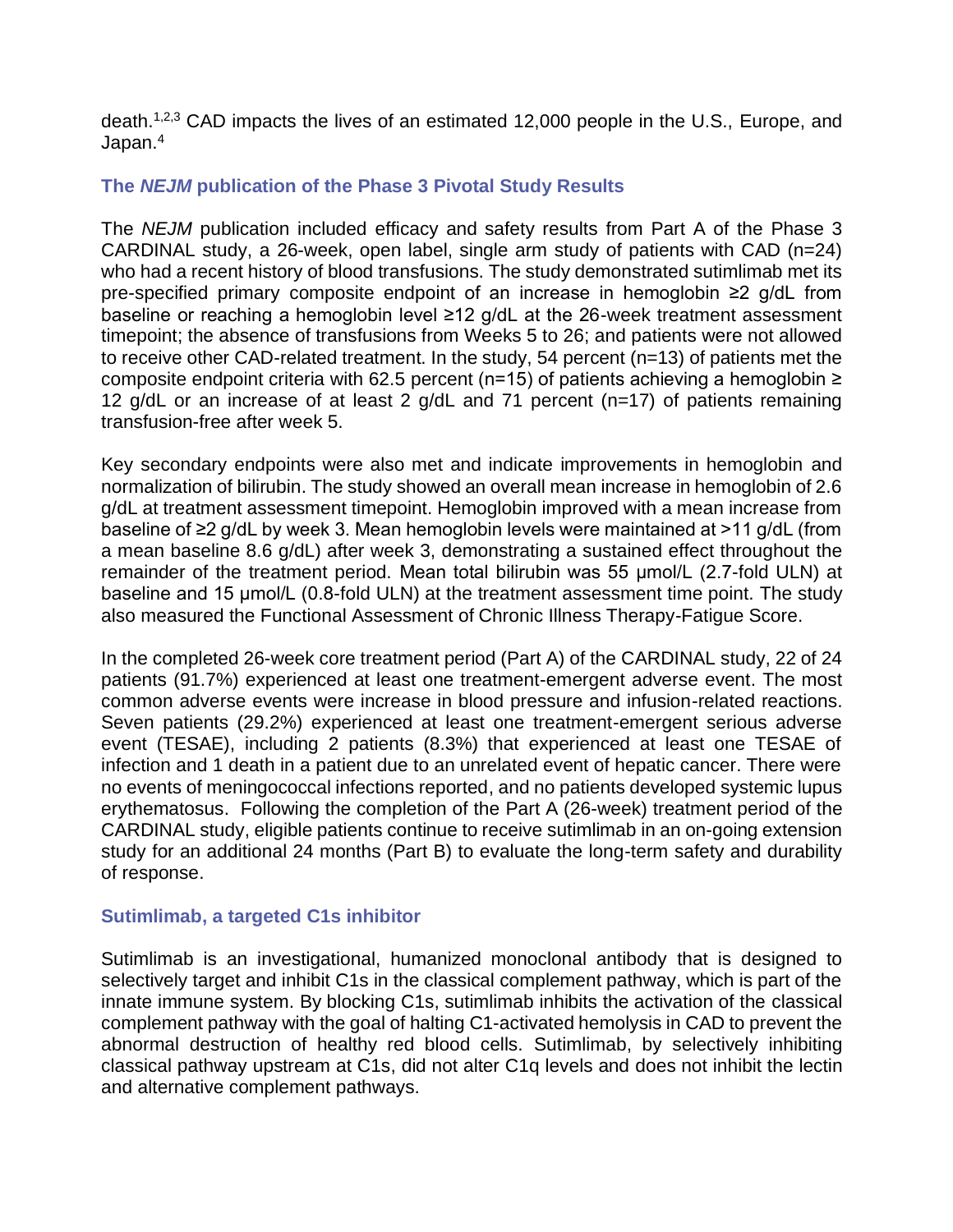Sutimlimab has been granted Breakthrough Therapy and Orphan Drug designations by the U.S. Food and Drug Administration (FDA). Sutimlimab is currently under clinical investigation and its safety and efficacy have not been reviewed by any regulatory authority.

- 1. Broome C, et al. Increased risk of thrombotic events in cold agglutinin disease: A 10-year retrospective analysis. *Res Pract Thromb Haemost*. 2020;00:1–8.
- 2. Quentin A. Hill, Rajeshwari Punekar, Jaime Morales Arias, Catherine M Broome, Jun Su; Mortality Among Patients with Cold Agglutinin Disease in the United States: An Electronic Health Record (EHR)-Based Analysis. *Blood* 2019; 134 (Supplement\_1): 4790.
- 3. Lauren C. Bylsma, Anne Gulbech Ording, Adam Rosenthal, Buket Öztürk, Jon P. Fryzek, Jaime Morales Arias, Alexander Röth, Sigbjørn Berentsen; Occurrence, thromboembolic risk, and mortality in Danish patients with cold agglutinin disease. *Blood Adv* 2019; 3 (20): 2980–2985.
- 4. Berentsen S, et al. Haematologica. 2006;91(4):460-466

#### **About Sanofi**

Sanofi is dedicated to supporting people through their health challenges. We are a global biopharmaceutical company focused on human health. We prevent illness with vaccines, provide innovative treatments to fight pain and ease suffering. We stand by the few who suffer from rare diseases and the millions with long-term chronic conditions.

With more than 100,000 people in 100 countries, Sanofi is transforming scientific innovation into healthcare solutions around the globe.

Sanofi, Empowering Life

**Media Relations Contacts** Sally Bain Tel.: +1 (781) 264-1091 [Sally.Bain@sanofi.com](mailto:Sally.Bain@sanofi.com)

**Investor Relations - Paris** Eva Schaefer-Jansen Arnaud Delepine

**Investor Relations – North America** Felix Lauscher Fara Berkowitz Suzanne Greco

**IR main line:** Tel.: +33 (0)1 53 77 45 45

[investor.relations@sanofi.com](mailto:investor.relations@sanofi.com) https://www.sanofi.com/en/investors/contact

#### *Sanofi Forward-Looking Statements*

*This press release contains forward-looking statements as defined in the Private Securities Litigation Reform Act of 1995, as amended. Forward-looking statements are statements that are not historical facts. These statements include projections and estimates and their underlying assumptions, statements regarding plans, objectives, intentions and expectations with respect to future financial results, events, operations, services, product development and potential, and statements regarding future performance. Forward-looking statements are generally identified by the words "expects", "anticipates", "believes", "intends", "estimates", "plans" and similar expressions. Although Sanofi's management believes that the expectations reflected in such forward-looking statements are reasonable, investors are cautioned that forward-looking information and statements are subject to various risks and uncertainties, many of which are difficult to predict and generally beyond the control of Sanofi, that could cause actual results and developments to differ materially from those expressed in, or implied or projected by, the forward-looking information and statements. These risks and uncertainties include among other things, the uncertainties inherent in research and development, future clinical data and analysis, including post marketing, decisions by regulatory authorities, such as the FDA or the EMA, regarding whether and when to approve any drug, device or biological application that may be filed for any such product*  candidates as well as their decisions regarding labelling and other matters that could affect the availability or commercial potential